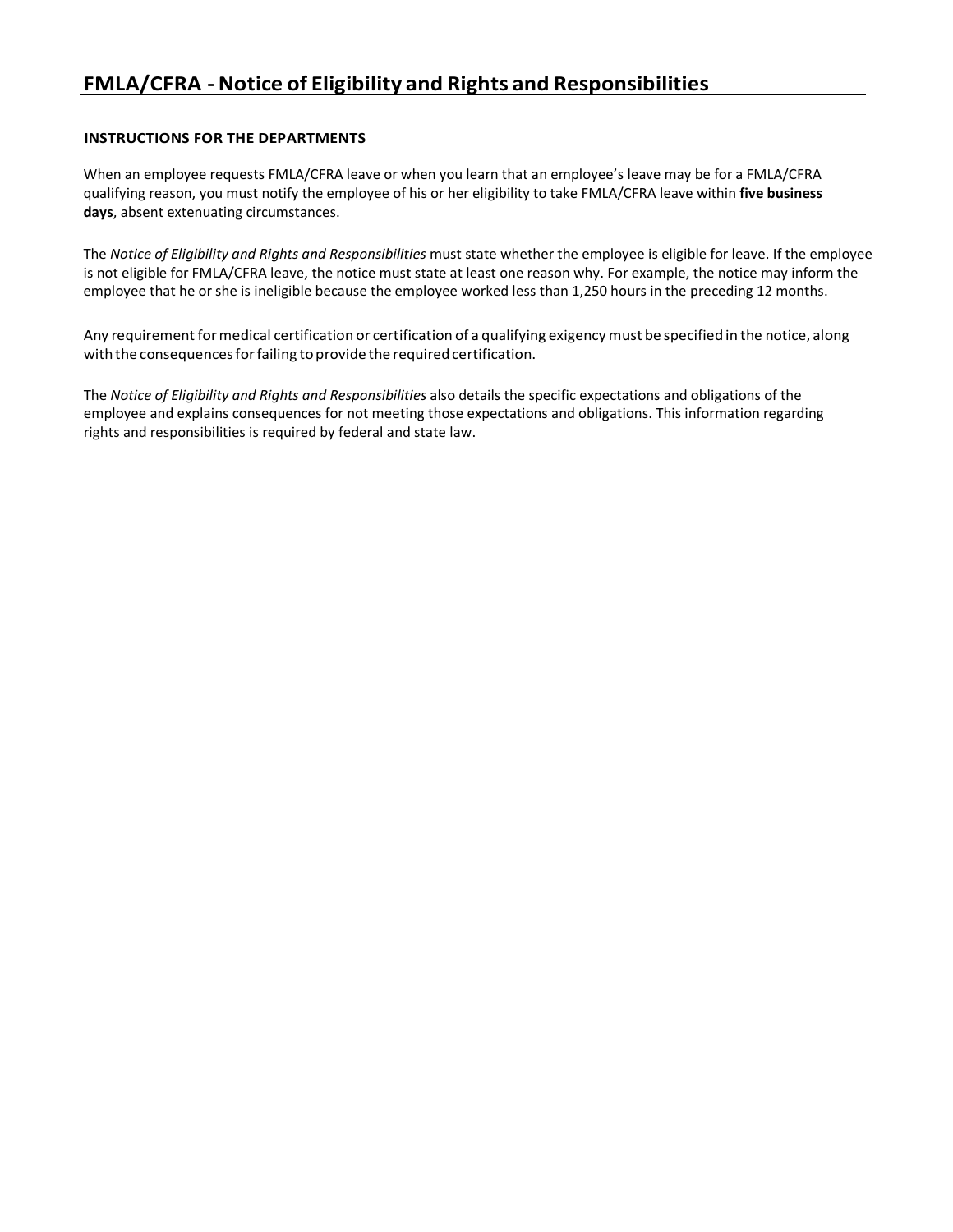

Contra Costa County

# **FMLA/CFRA - Notice of Eligibility and Rights and Responsibilities**

|     | EE#                                                                                                                                                                                                                                                                                                                                                                                                                                                                                                                                                                                                                                      |
|-----|------------------------------------------------------------------------------------------------------------------------------------------------------------------------------------------------------------------------------------------------------------------------------------------------------------------------------------------------------------------------------------------------------------------------------------------------------------------------------------------------------------------------------------------------------------------------------------------------------------------------------------------|
| To: | From: Experience of the state of the state of the state of the state of the state of the state of the state of the state of the state of the state of the state of the state of the state of the state of the state of the sta                                                                                                                                                                                                                                                                                                                                                                                                           |
|     |                                                                                                                                                                                                                                                                                                                                                                                                                                                                                                                                                                                                                                          |
|     |                                                                                                                                                                                                                                                                                                                                                                                                                                                                                                                                                                                                                                          |
|     |                                                                                                                                                                                                                                                                                                                                                                                                                                                                                                                                                                                                                                          |
|     | Eligibility does not mean approval. Once we obtain the information from what you specified in Section II, we will inform you<br>whether your leave will be designated as Family and Medical Leave Act (FMLA)/California Family Rights Act (CFRA) leave and<br>count toward your leave entitlement. In general, to be eligible an employee must have worked for the County for at least 12-<br>months, and meet the hours of service requirement in the 12-months preceding the leave. Section III provides employees with<br>information regarding their rights and responsibilities for taking FMLA only, CFRA only or FMLA/CFRA leave. |
| On  | [100] you informed us that you needed leave beginning on<br>for:                                                                                                                                                                                                                                                                                                                                                                                                                                                                                                                                                                         |
|     | The birth of a child, or placement of a child with you for adoption or foster care.                                                                                                                                                                                                                                                                                                                                                                                                                                                                                                                                                      |
|     | Your own serious health condition, including a workers' compensation injury.                                                                                                                                                                                                                                                                                                                                                                                                                                                                                                                                                             |
|     | Your own pregnancy, childbirth or related medical condition.                                                                                                                                                                                                                                                                                                                                                                                                                                                                                                                                                                             |
|     | You're needed to care for your family member due to a serious health condition. Your family member is your:<br>$\Box$ Spouse $\Box$ Parent $\Box$ Child $\Box$ Child 18+ $\Box$ Domestic Partner $\Box$ Grandparent $\Box$ Grandchild $\Box$ Sibling<br>Parent-in-law                                                                                                                                                                                                                                                                                                                                                                    |
|     | A qualifying exigency arising out of the fact that your family member is on covered active duty or has been notified<br>of an impending call or order to covered active duty status. Your family member on covered active duty is your:<br>$\Box$ Child of any age $\Box$ Domestic Partner<br>$\Box$ Spouse<br>$\Box$ Parent                                                                                                                                                                                                                                                                                                             |
|     | You are needed to care for your family member who is a covered servicemember with a serious injury or illness.<br>You are the servicemember's:<br>Child<br>$\Box$ Next of Kin<br>Spouse<br>$\Box$ Parent                                                                                                                                                                                                                                                                                                                                                                                                                                 |
|     | [SECTION I- NOTICE OF ELIGIBILITY]<br>This Notice is to inform you that you:<br>Are eligible for:<br>$ $ FMLA leave; $\Box$ CFRA leave; $\Box$ FMLA/CFRA running concurrently                                                                                                                                                                                                                                                                                                                                                                                                                                                            |
|     | (See Part B below for Rights and Responsibilities)                                                                                                                                                                                                                                                                                                                                                                                                                                                                                                                                                                                       |
|     | Are not eligible for FMLA or CFRA leave, because<br>(only one reason need be checked, although you may not be eligible for other reasons):<br>$\Box$ You have not met the FMLA/CFRA's 12-month length of service requirement. As of the first date of<br>requested leave, you will have worked approximately_______ months towards this requirement.<br>□ You have not met the FMLA/CFRA's 1,250 hours of service requirement. As of the first date of                                                                                                                                                                                   |
|     | requested leave, you'll have worked approximately _______hours towards this requirement.                                                                                                                                                                                                                                                                                                                                                                                                                                                                                                                                                 |
|     |                                                                                                                                                                                                                                                                                                                                                                                                                                                                                                                                                                                                                                          |
|     |                                                                                                                                                                                                                                                                                                                                                                                                                                                                                                                                                                                                                                          |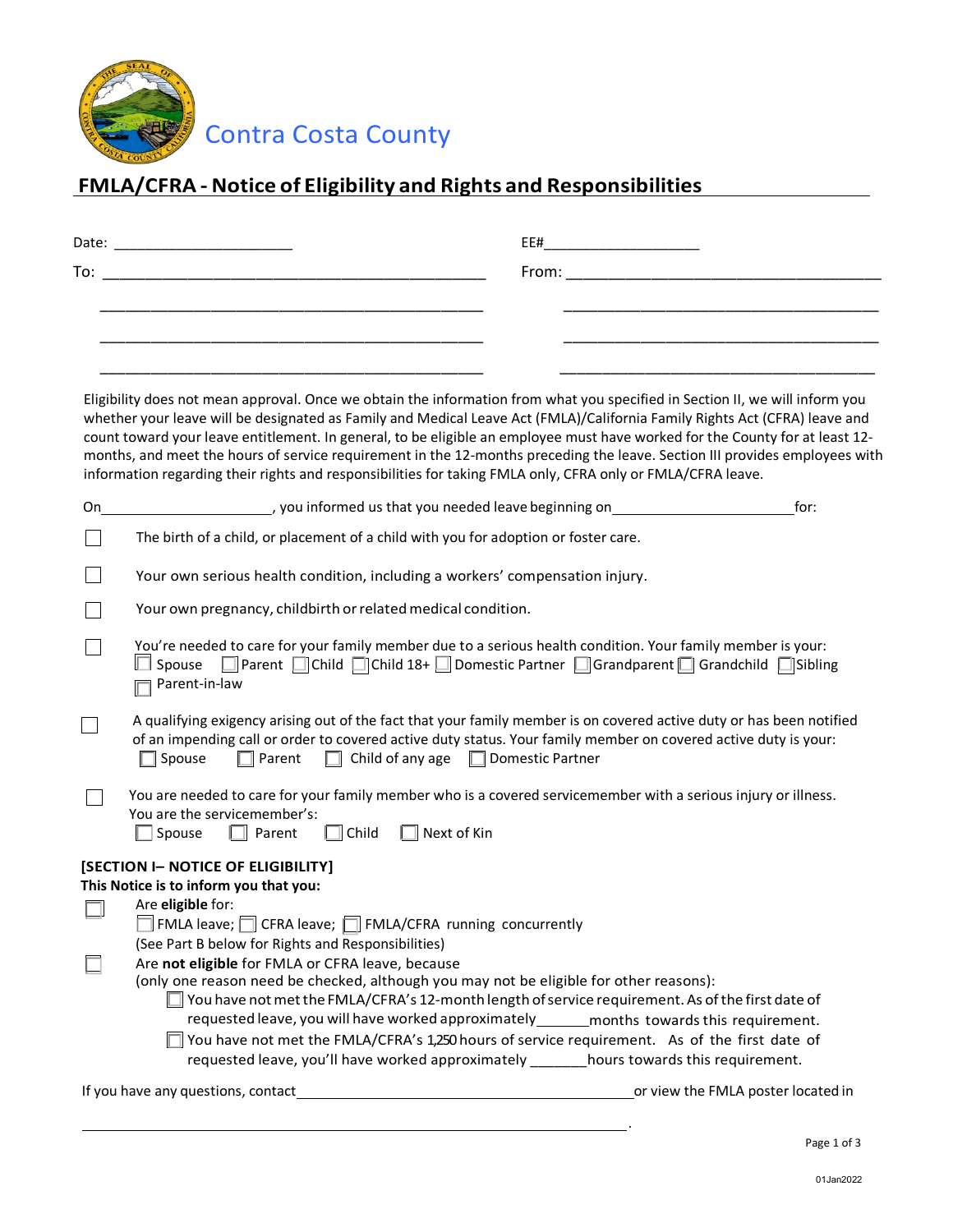# **FMLA/CFRA - Notice of Eligibility and Rights and Responsibilities**

### **[SECTION II - ADDITIONAL INFORMATION NEEDED]**

As explained in Section I, youmeetthe eligibility requirementsfortaking FMLA and/or CFRA leave. Please review the information below to determine if additional information is needed in order for us to determine whether your absence qualifies as FMLA/CFRA leave. Once we obtain any additional information specified below we will inform you, within 5 business days, whether your leave will be designated as FMLA/CFRA leave and count towards the FMLA/CFRA leave you have available. **If complete and sufficient information isn't provided in a timely manner, your leave may be denied.** 

| No additional information requested. If no additional information is requested, go to Section III. |                                                                                                                                                                                                                                                                                                                                                                                                                                                                                                                                                                                     |         |  |
|----------------------------------------------------------------------------------------------------|-------------------------------------------------------------------------------------------------------------------------------------------------------------------------------------------------------------------------------------------------------------------------------------------------------------------------------------------------------------------------------------------------------------------------------------------------------------------------------------------------------------------------------------------------------------------------------------|---------|--|
| We request that the leave be supported by a certification as identified below.                     |                                                                                                                                                                                                                                                                                                                                                                                                                                                                                                                                                                                     |         |  |
| Health Care Provider for the employee                                                              | Health Care Provider for the Employee's Family Member                                                                                                                                                                                                                                                                                                                                                                                                                                                                                                                               |         |  |
| <b>Qualifying Exigency</b>                                                                         | Serious Illness or Injury (Military Caregiver Leave)                                                                                                                                                                                                                                                                                                                                                                                                                                                                                                                                |         |  |
| Select certification form is $\Box$ attached / $\Box$ is not attached.<br>by:                      | If requested, medical certification must be returned by the contract of the contract of the contract of the contract of the contract of the contract of the contract of the contract of the contract of the contract of the co<br>allow no less than 15 calendar days from receipt of this notice; additional time may be required in some circumstances.)<br>We request that you provide reasonable documentation or a statement to establish the relationship between you<br>and your family member, including loco parentis relationship. The information must be returned to us | . (Must |  |
| Other information needed:<br>Information requested must be returned by:                            |                                                                                                                                                                                                                                                                                                                                                                                                                                                                                                                                                                                     |         |  |
| [SECTION III - NOTICE OF RIGHTS AND RESPONSIBILITIES]                                              |                                                                                                                                                                                                                                                                                                                                                                                                                                                                                                                                                                                     |         |  |

## **Part A: FMLA/CFRA Leave Entitlement**

You have a right under the CFRA for up to 12 weeks and under FMLA for up to (check one):  $\Box$  12 weeks  $\Box$  18 weeks of unpaid, job-protected leave in a 12-month period for the birth of a child or placement of a child for adoption or foster care, for leave related to your own or a family member's serious health condition. The 12-month period for FMLA/CFRA is calculated as a "rolling" 12-month period measured backward from the date of any FMLA/CFRA leave usage.

Under FMLA only, you have the right to take unpaid job protected leave up to (check one)  $\Box$  12 weeks  $\Box$  18 weeks  $\Box$ for qualifying exigencies related to the deployment of a military member to covered active duty and up to 26 weeks of unpaid job protected leave to care for a covered servicemember with a serious injury or illness (Military Caregiver Leave). If applicable, the single 12-month period for Military Caregiver Leave started on \_\_\_\_\_\_\_\_\_\_\_\_\_\_\_\_\_\_\_\_\_\_\_\_\_\_\_\_\_\_\_ (first day of approved leave).

Under FMLA only, yourstatus within the County, is considered a "key employee" as defined in the FMLA. As a "key employee," restoration to employment may be denied following FMLA leave on the grounds that such restoration will cause substantial and grievous economic injury to us. We  $\Box$  have  $\Box$  have not determined that restoring you to employment atthe conclusion of FMLA/CFRA leave will cause substantial and grievous economic harmto us.

### **Part B: Substitution of Paid Leave – When Paid leave is Used at the Same Time as FMLA/CFRA Leave**

You have a right under the FMLA/CFRA to request that your accrued paid leave be substituted for your FMLA/CFRA leave provided you meet any applicable requirement of the County leave policy. Concurrent leave use means the absence will count against both the designated paid leave and unpaid FMLA/CFRA leave at the same time. If you do not meet the requirements for taking paid leave, you remain entitled to take available unpaid FMLA.CFRA leave in the applicable 12 month period. Even if you do not request it, the FMLA/CFRA allows the County to require you to use your available sick, vacation, or other paid leave during your FMLA/CFRA absence.



 $\Box$ 

Some or all of your FMLA/CFRA leave will not be paid. Any unpaid FMLA/CFRA leave taken will be designated as FMLA/CFRA leave and counted against the amount of FMLA/CFRA leave you have available to use in the applicable 12-month period.